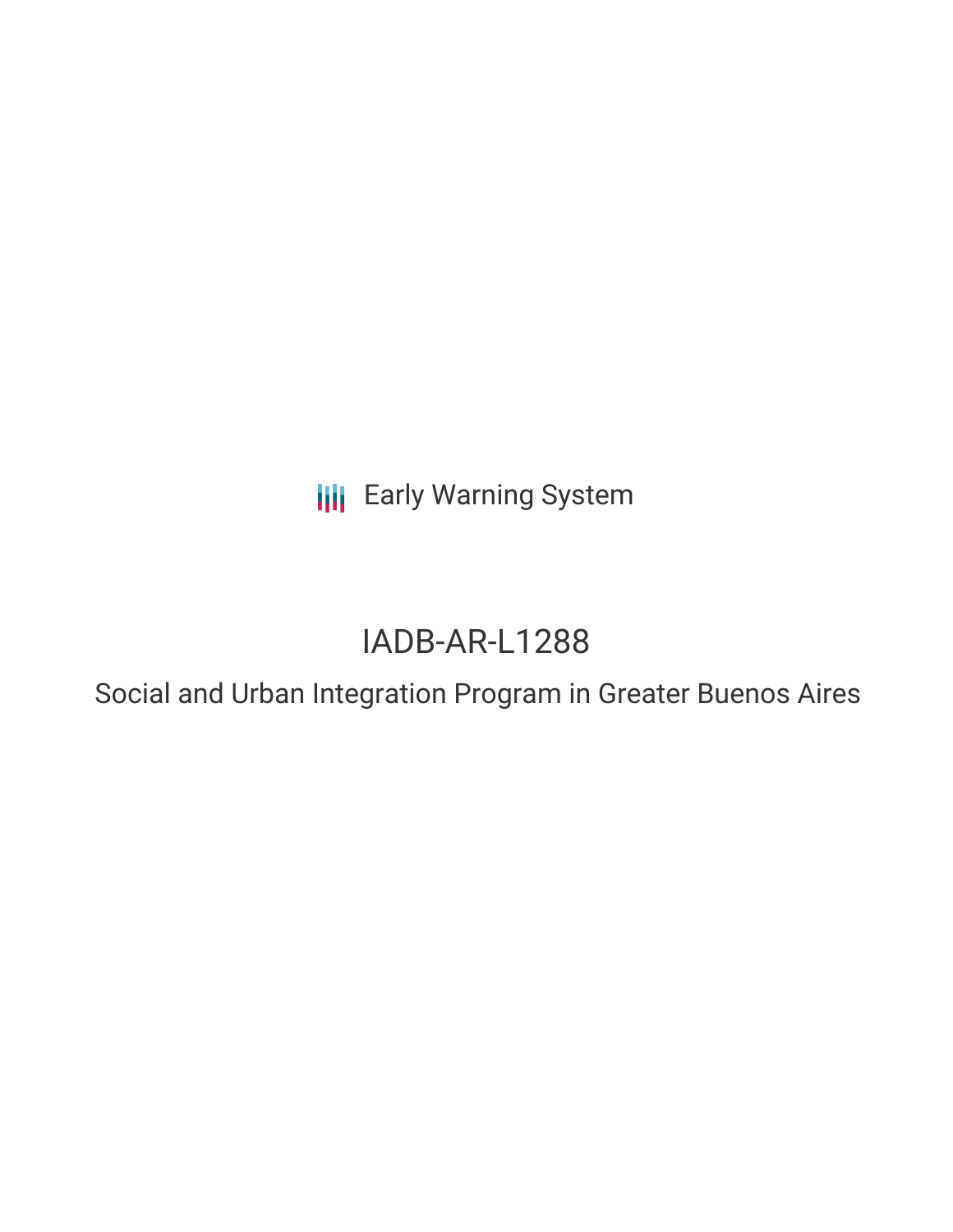

## **Quick Facts**

| <b>Countries</b>               | Argentina                              |
|--------------------------------|----------------------------------------|
| <b>Specific Location</b>       | Province of Buenos Aires               |
| <b>Financial Institutions</b>  | Inter-American Development Bank (IADB) |
| <b>Status</b>                  | Approved                               |
| <b>Bank Risk Rating</b>        | B                                      |
| <b>Voting Date</b>             | 2019-07-02                             |
| <b>Borrower</b>                | Government of Argentina                |
| <b>Sectors</b>                 | Construction, Infrastructure           |
| <b>Investment Amount (USD)</b> | \$100.00 million                       |
| <b>Loan Amount (USD)</b>       | \$100.00 million                       |
| <b>Project Cost (USD)</b>      | $$111.15$ million                      |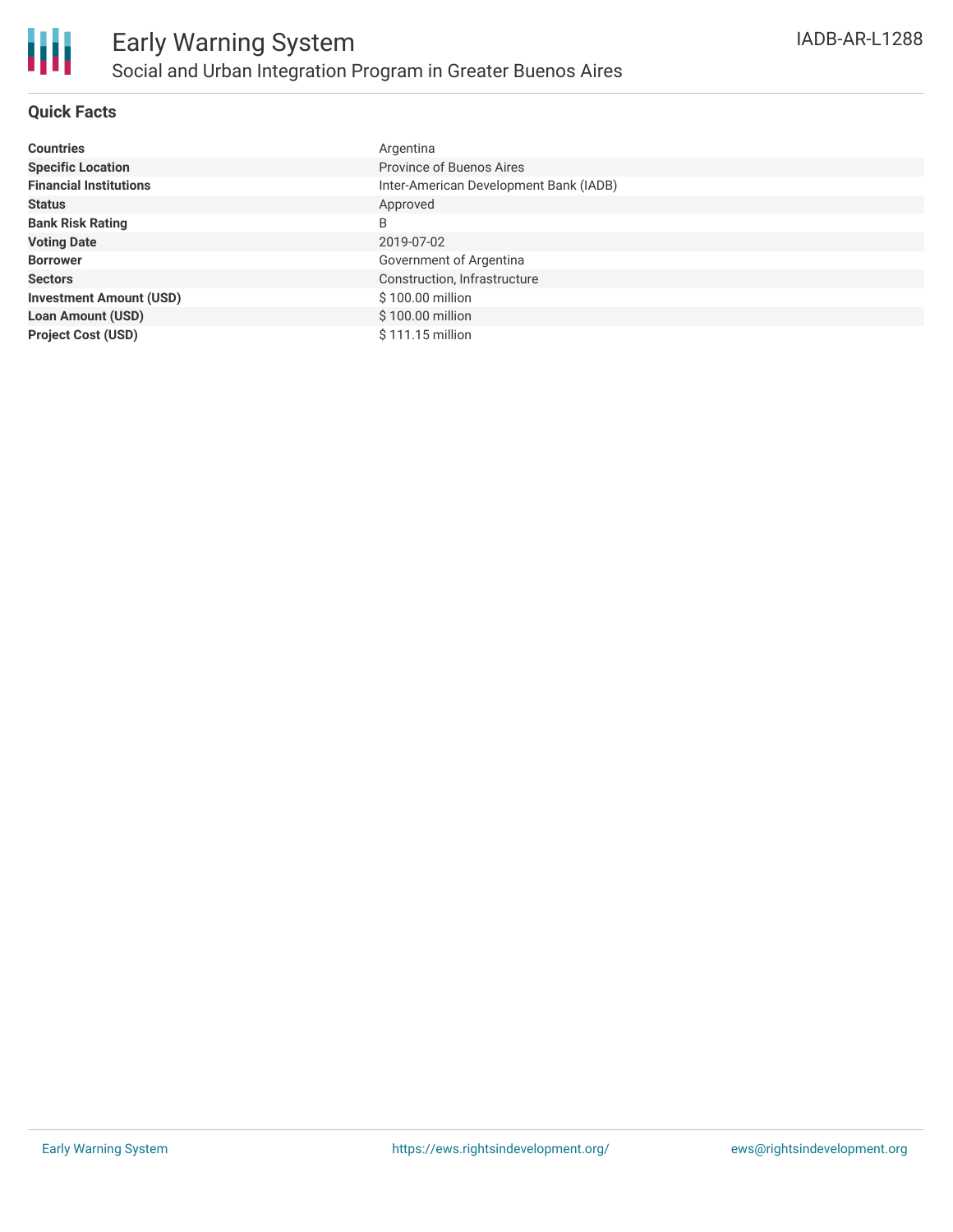

#### **Project Description**

The general objective of the CCLIP and its first operation is to improve living conditions in shantytowns, informal neighborhoods, and housing complexes in the Province of Buenos Aires through social and urban integration interventions. The specific objectives of the first operation are to: (i) strengthen and support local and provincial governments in the planning, management, and execution of comprehensive informal neighborhood intervention and regularization projects; (ii) improve access to and facilitate the use of basic utilities, resilient urban infrastructure, public spaces, community facilities, and government services for the residents of these neighborhoods, thereby integrating them into the municipal urban fabric; and (iii) strengthen social capital, increase opportunities for social, labor, and productive community development, and improve habitability and tenure conditions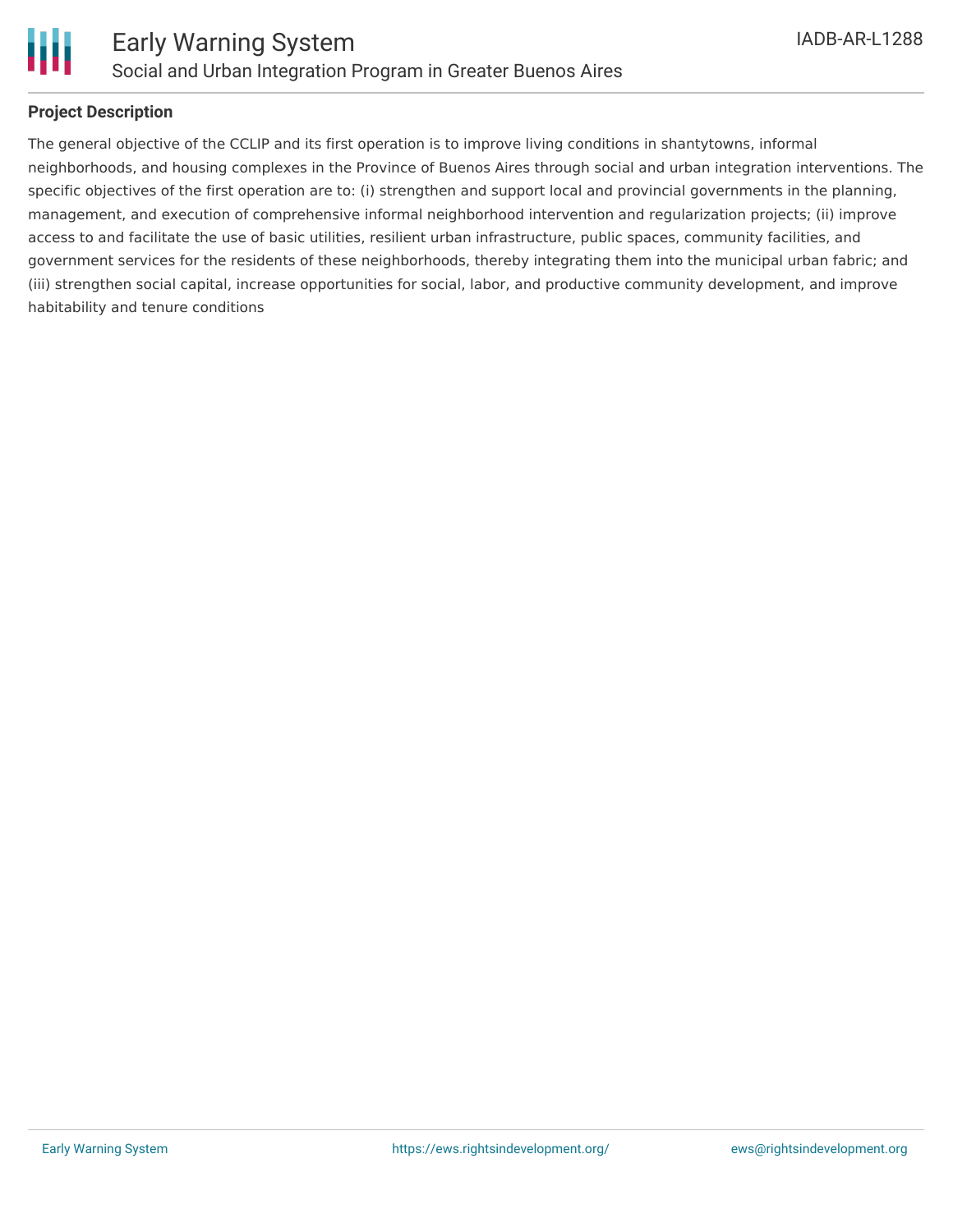

#### **Investment Description**

• Inter-American Development Bank (IADB)

The total cost of the first individual operation under the CCLIP will be US\$111.15million, with US\$100million contributed by the Bank and US\$11.15 million by the local counterpart.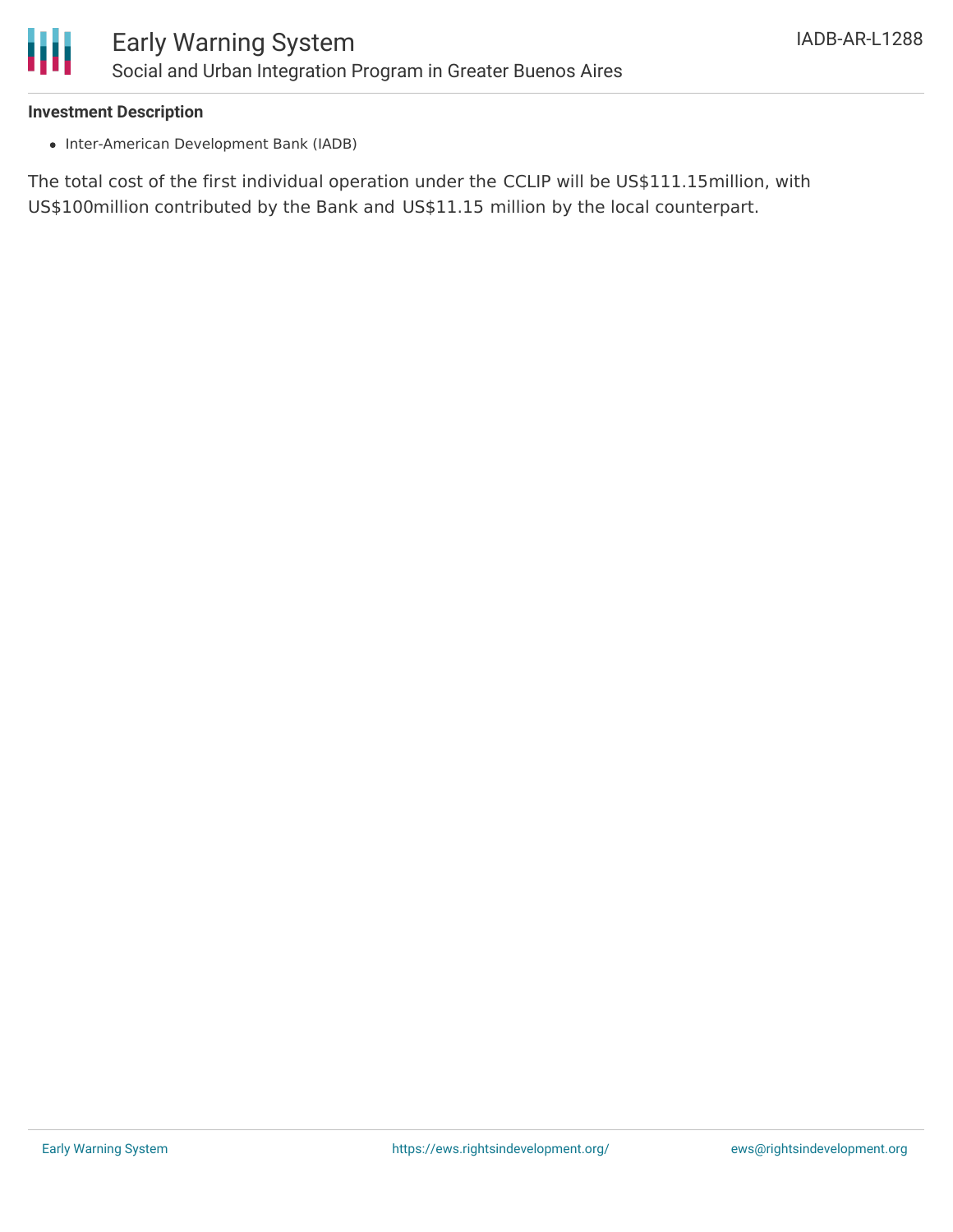## **Contact Information**

#### ACCOUNTABILITY MECHANISM OF IADB

The Independent Consultation and Investigation Mechanism (MICI) is the independent complaint mechanism and fact-finding body for people who have been or are likely to be adversely affected by an Inter-American Development Bank (IDB) or Inter-American Investment Corporation (IIC)-funded project. If you submit a complaint to MICI, they may assist you in addressing the problems you raised through a dispute-resolution process with those implementing the project and/or through an investigation to assess whether the IDB or IIC is following its own policies for preventing or mitigating harm to people or the environment. You can submit a complaint by sending an email to MICI@iadb.org. You can learn more about the MICI and how to file a complaint at http://www.iadb.org/en/mici/mici,1752.html (in English) or http://www.iadb.org/es/mici/mici,1752.html (Spanish).